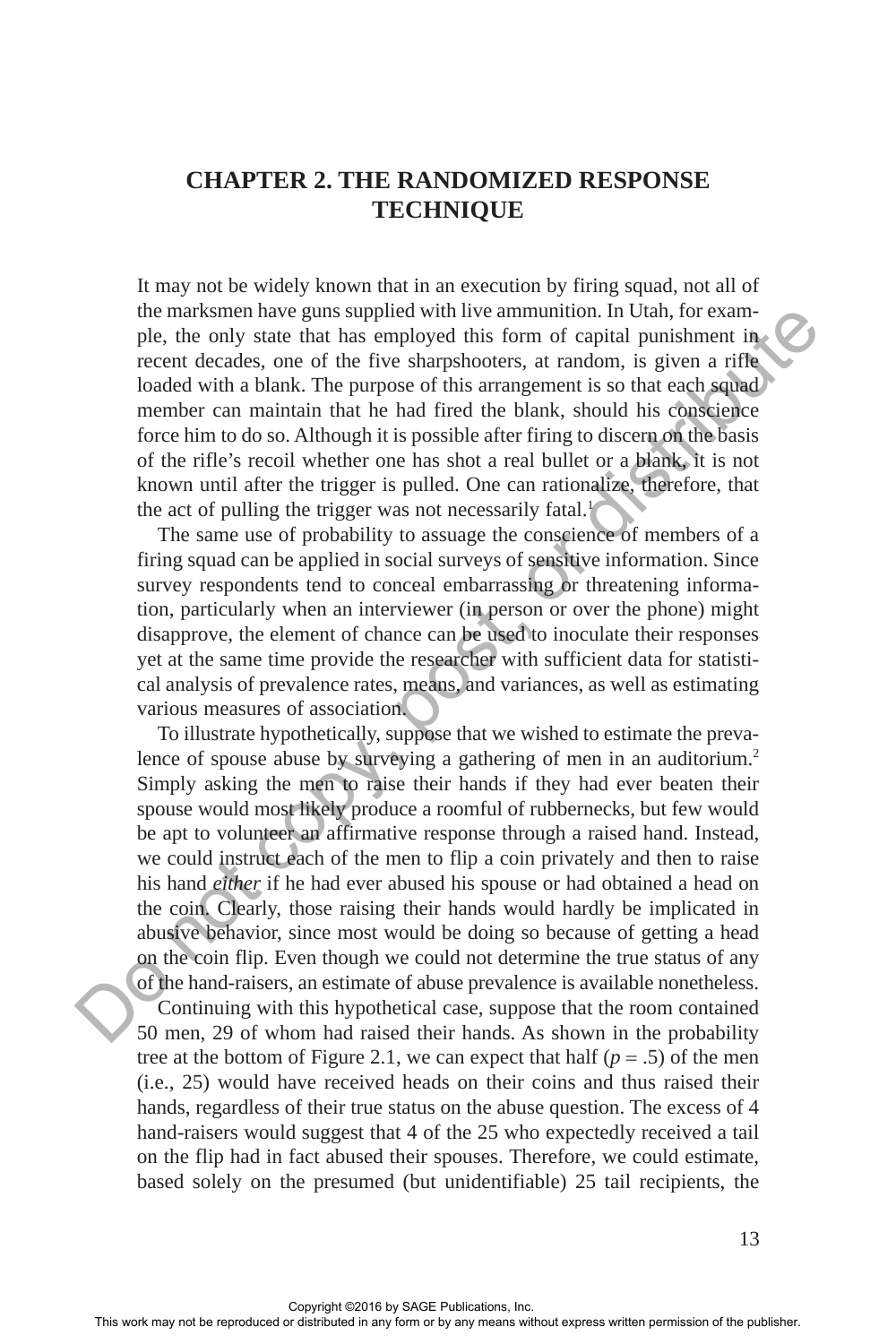



prevalence of wife abuse to be 4/25 or 16%. Overall, we would expect there also to be 4 wife abusers among the 25 head recipients, all of whom raised their hands anyway. Overall, then, we would project there to be 8 abusers among the sample of 50 in the room, even though we could not determine which of the 29 hand-raisers constituted the 8 among them believed to have abused their wives.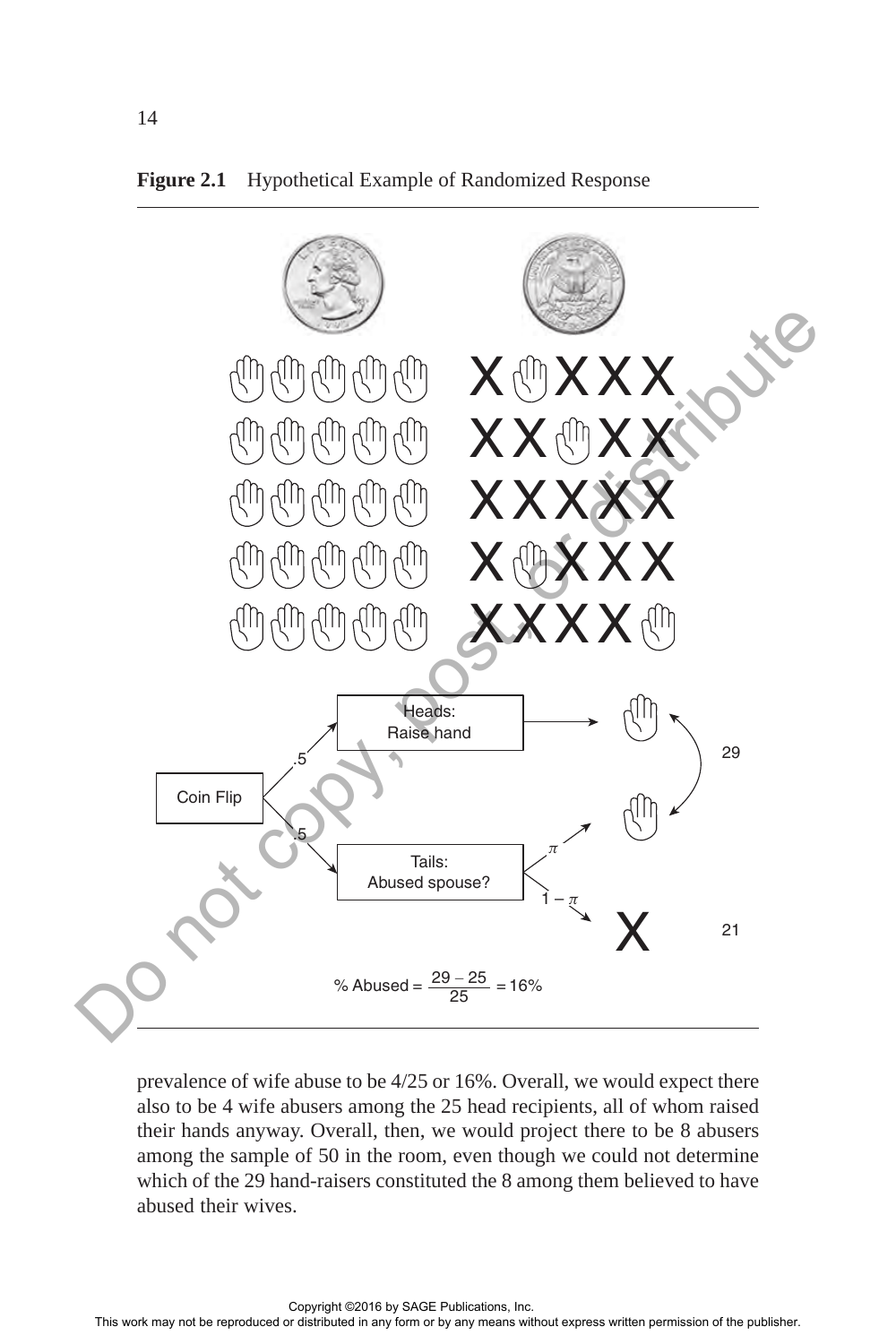This simple example only illustrates the logic underlying the randomized response approach. In practice, the range of estimation models developed over the past half-century is quite broad, and the variety of survey procedures for implementing randomized response for sensitive data collection is rich with innovation.

In the chapters to follow, we will highlight several variants of randomized response, some straightforward and others rather complicated, and outline how univariate and multivariate statistics can be derived from the data. Next, we will present the results of a number of methodological experiments comparing randomized response with alternative data collection strategies, as well as an array of practical applications of the method (and related approaches) for measuring sensitive topics of interest to social scientists.

## **Warner's Randomized Response Design**

The similarity between not knowing which of 5 sharpshooters in a firing squad are the 4 to be supplied live bullets and which of the 29 hand-raisers in the hypothetical gathering of married men are the 8 (the 4 with tails plus a complementary 4 with heads) who had abused their spouse should be clear. In practice, one most likely would not attempt to survey large groups of respondents in convened settings like this if the subject matter is anything more sensitive than their favorite sports team. (If one could in fact gather one's sample together like this, in certain cases, an anonymous questionnaire may be preferred.) Still, the same procedure and the same level of protection can be applied in a one-on-one setting (in person or by phone).

This was the brainstorm of Stanley Warner—that the element of chance could inoculate responses to sensitive inquiries. His 1965 article, "Randomized Response: A Survey Technique for Eliminating Evasive Answer Bias," revolutionized the way that the sample survey of sensitive topics could be designed. Although the relative crudeness of Warner's pioneering formulation limited the appeal of the randomized response technique initially, many improvements and enhancements, which we shall review here, have significantly increased the potential value of this method. Warner's seminal approach may not eliminate evasive answer bias, as the title of his article boldly claims; however, it clearly points out a probabilistic logic to sensitive surveys useful for reducing response bias. This was the brainstonial controllicate and motival controllicate can be represented from the time of the publisher completed in any motivarized in any motivarized in a motivarized capporation of the method (angle express

In a survey of abortion (particularly in the days when abortions were strictly illegal), a woman who had terminated her pregnancy might falsely deny the statement, "I have had an abortion," or, conversely, falsely affirm the statement, "I have never had an abortion." That is, it is not necessarily the "True" or "False" answer that is stigmatizing or embarrassing, but the connection between the question and the response. Warner's suggestion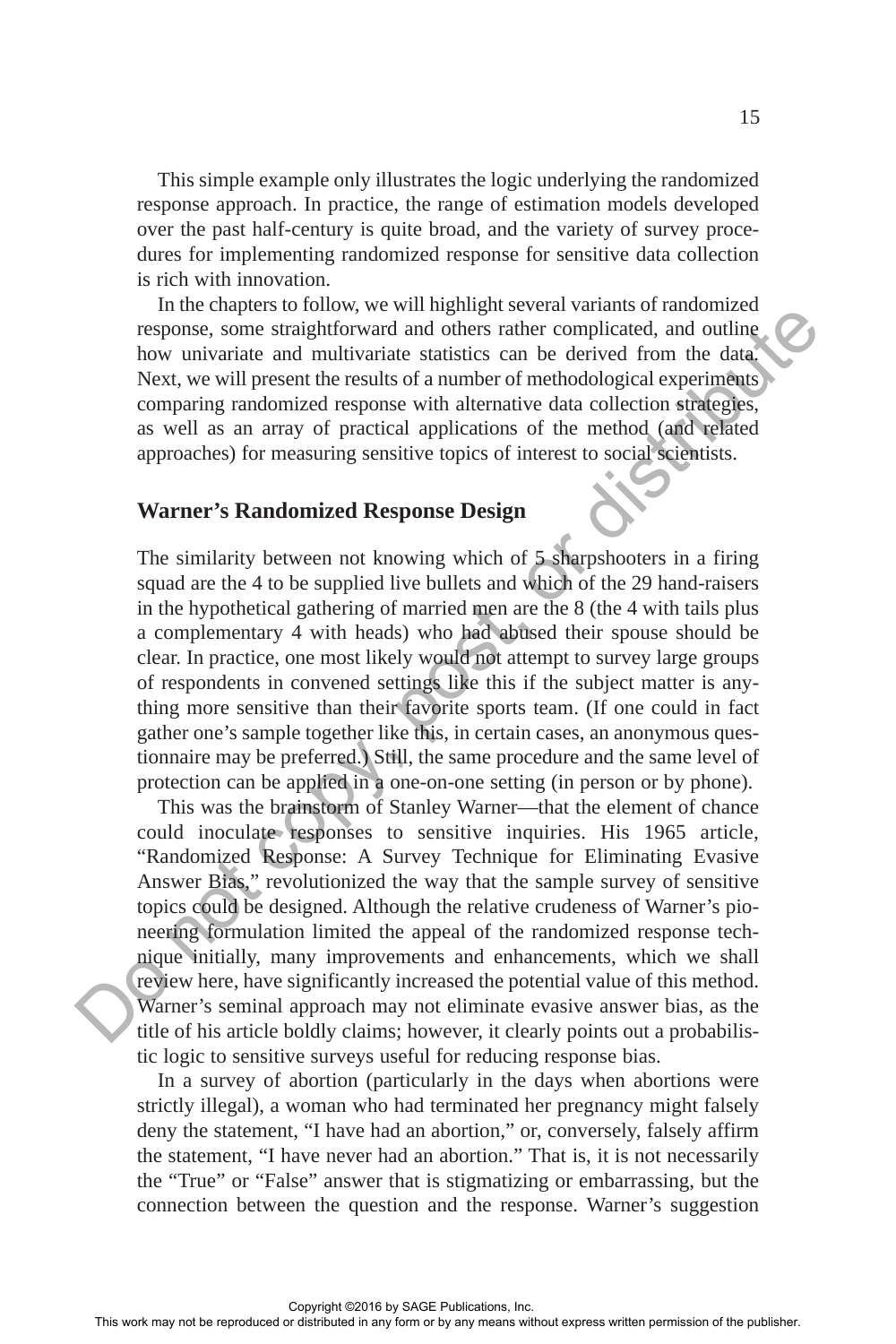was that a respondent be posed both questions but answer one or the other depending on the outcome of a randomizing device (e.g., the spinner illustrated in Figure 2.2) that only she sees. The response is no longer revealing, since no one except the respondent is aware of the question.

More formally, Warner's strategy directs the respondent to react to one of two logical opposites, depending on the outcome of a randomizing device, following a Bernoulli distribution with parameter *p*:

Statement 1: I am a member of *A*

Statement 2: I am not a member of *A*

where *A* represents some sensitive attribute (e.g., having had an abortion).

Figure 2.3 illustrates the Warner model with a probability tree diagram. As shown, *p* is the probability that a respondent is directed to answer the sensitive question and  $1 - p$  is the probability that he or she is instructed to answer its converse. The respective probabilities of the presence and absence of the sensitive trait are then  $\pi$  and  $1 - \pi$ .

Elementary probability theory dictates that the total proportion (regardless of question) of affirmative responses, λ, can be expressed in terms of  $\pi$ , the probability of possessing the attribute in question (e.g., having had an abortion), in the following way:

> P( $True$  Response) = P(Question 1)P( $\hat{A}$  is True) + P(Question 2)P(*A* is False)

or more formally,

$$
\lambda = p\pi + (1 - p)(1 - \pi)
$$



16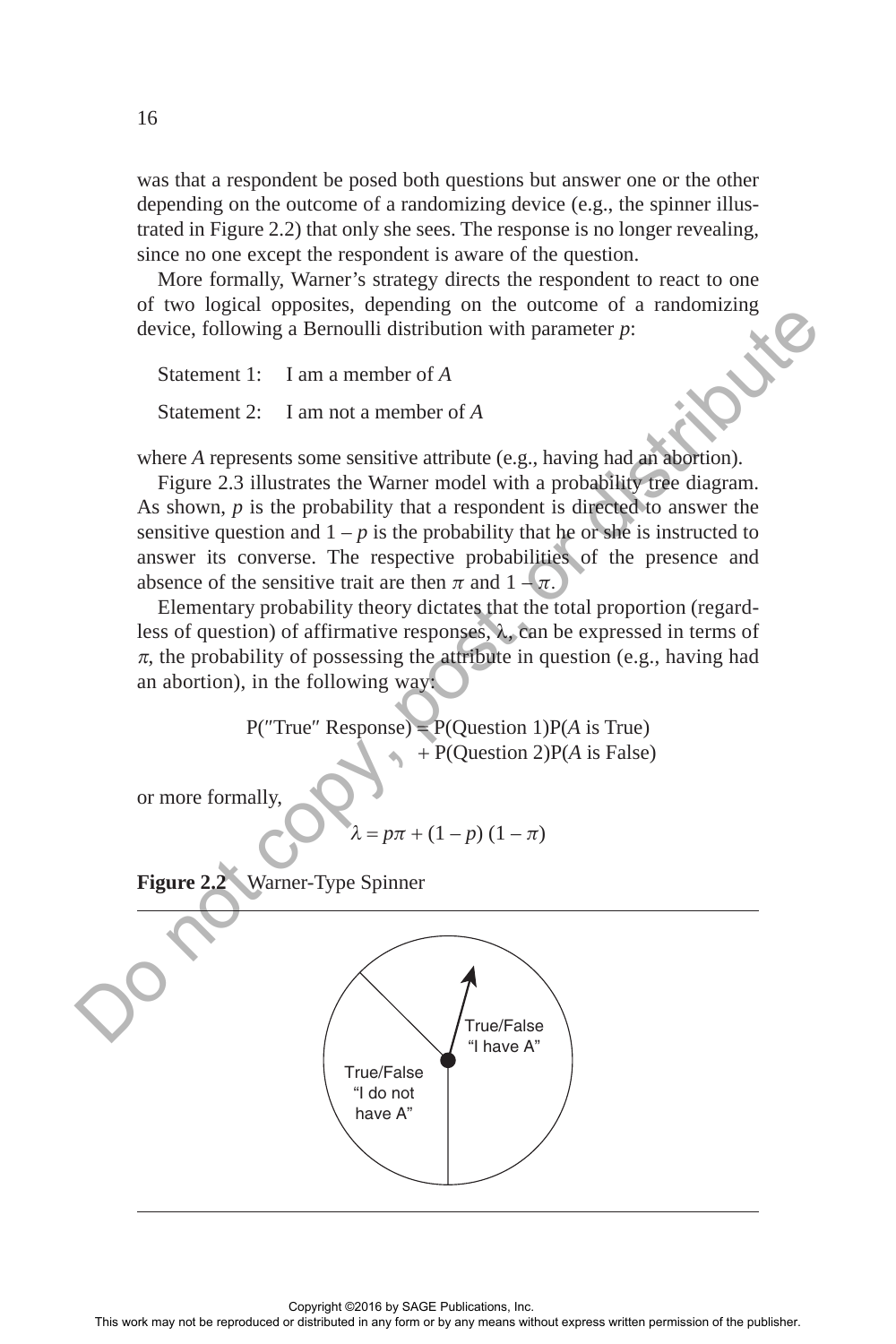

#### Figure 2.3 Probability Tree Diagram of the Warner Model

Solving for an estimate of  $\pi$  in terms of known  $p$  and  $\hat{\lambda}$ , the observed sample proportion answering "True,"

$$
\hat{\pi} = \frac{\hat{\lambda} + p - 1}{2p - 1} \tag{1}
$$

so long as  $p \neq 0.5$ . This estimate has a sampling variance,

$$
Var(\hat{\pi}) = \frac{\pi(1-\pi)}{n} + \frac{p(1-p)}{n(2p-1)^2}
$$
 (2)

As is the case with all measures of sampling variance to be presented throughout these pages,  $\text{Var}(\hat{\pi})$  can be estimated from the sample data, replacing *n* with  $n - 1$  to incorporate the usual correction for bias. After square rooting, we obtain a standard error (*SE*) estimate,

$$
SE(\hat{\pi}) = \hat{\sigma}_{\hat{\pi}} = \sqrt{\frac{\pi(1-\pi)}{n-1} + \frac{p(1-p)}{(n-1)(2p-1)^2}}
$$

which can then be used to create a confidence interval for  $\pi$ . In addition, while all of the formulas presented throughout this monograph assume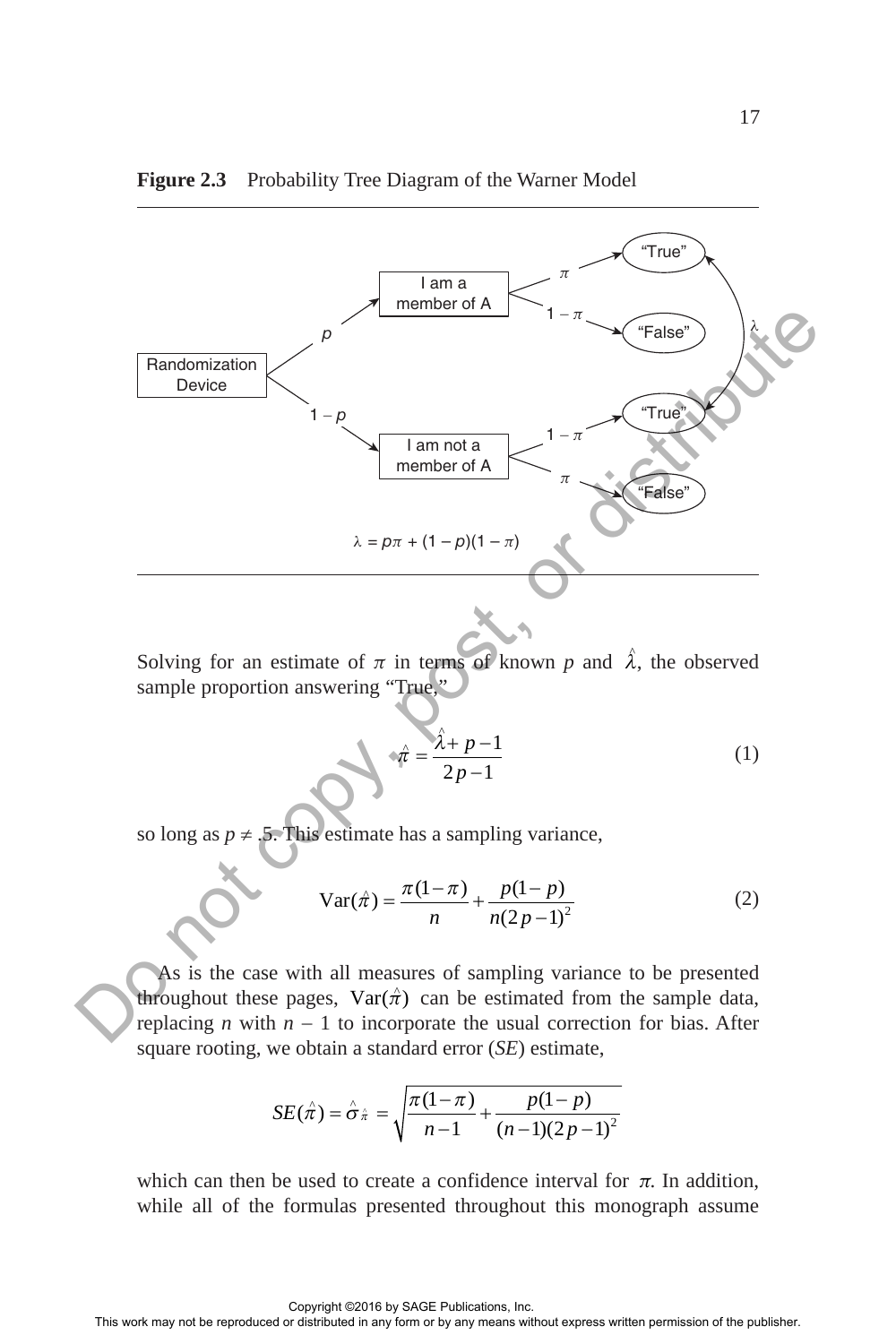simple random sampling with replacement, a correction for a finite population may be necessary if sampling without replacement from a population that is not significantly larger in size than the sample drawn from it. For the Warner design, according to Kim and Flueck (1978), a finite population correction should be applied to the first term of the variance expression when sampling without replacement (WOR). Specifically,

$$
Var(\hat{\pi})_{WOR} = \frac{\pi(1-\pi)}{n} \left( \frac{N-n}{N-1} \right) + \frac{p(1-p)}{n(2p-1)^2}
$$

As an illustration of randomized response in practice, the IIT Research Institute (1971) surveyed the prevalence of various activities associated with organized crime in Illinois using the Warner design. Each respondent was instructed to draw at random from a container of 10 marbles, 2 of which were blue and 8 of which were green  $(p = .2)$  and then to answer affirmatively or negatively to the appropriate statement:

| Blue marble:  | I have used heroin       |
|---------------|--------------------------|
| Green marble: | I have never used heroin |

This approach was repeated for a range of illegal activities, mainly involving drugs and gambling.

Despite the innovation, Warner's method had two severe limitations. First, as can be seen from Equation (2), the variance (and thus the standard error) of the estimator is considerably inflated over what it would be if respondents were asked the sensitive question directly. Specifically, the first term of the equation is the usual variance of a sample proportion, and the second term, therefore, represents the additional sampling error due to the randomizing procedure.

Figure 2.4 displays the impact that *p*, the probability of question selection, has on the estimation process, specifically on the inflation in standard error over conventional direct questioning, for several alternative values of <sup>π</sup>, the prevalence of the attribute *A*. The closer that *p* is to .5 (and thus the more ambiguous the response), the greater the inflation in standard error when estimating  $\pi$ . Suppose, for example, that a die is used, and the respondent is told to consider the affirmative statement "I am a member of *A*" if the roll shows 1 through 4, and the negative statement "I am not a member of *A*" otherwise (i.e.,  $p = 4/6 = .67$ ). If  $\pi = .20$ , then the standard error is nearly quadrupled. An even larger choice of *p* of 5/6 = .833 causes the standard error and thus the confidence interval for estimating  $\pi$  to be doubled in size. Moreover, it is mathematically possible, particularly with a when standing when it episodens in produces in produced in the publisher of the publisher or distribution of randomized response in practice, the **LIF (Research** Instituted 1091) surveyed the prevalence of various accupie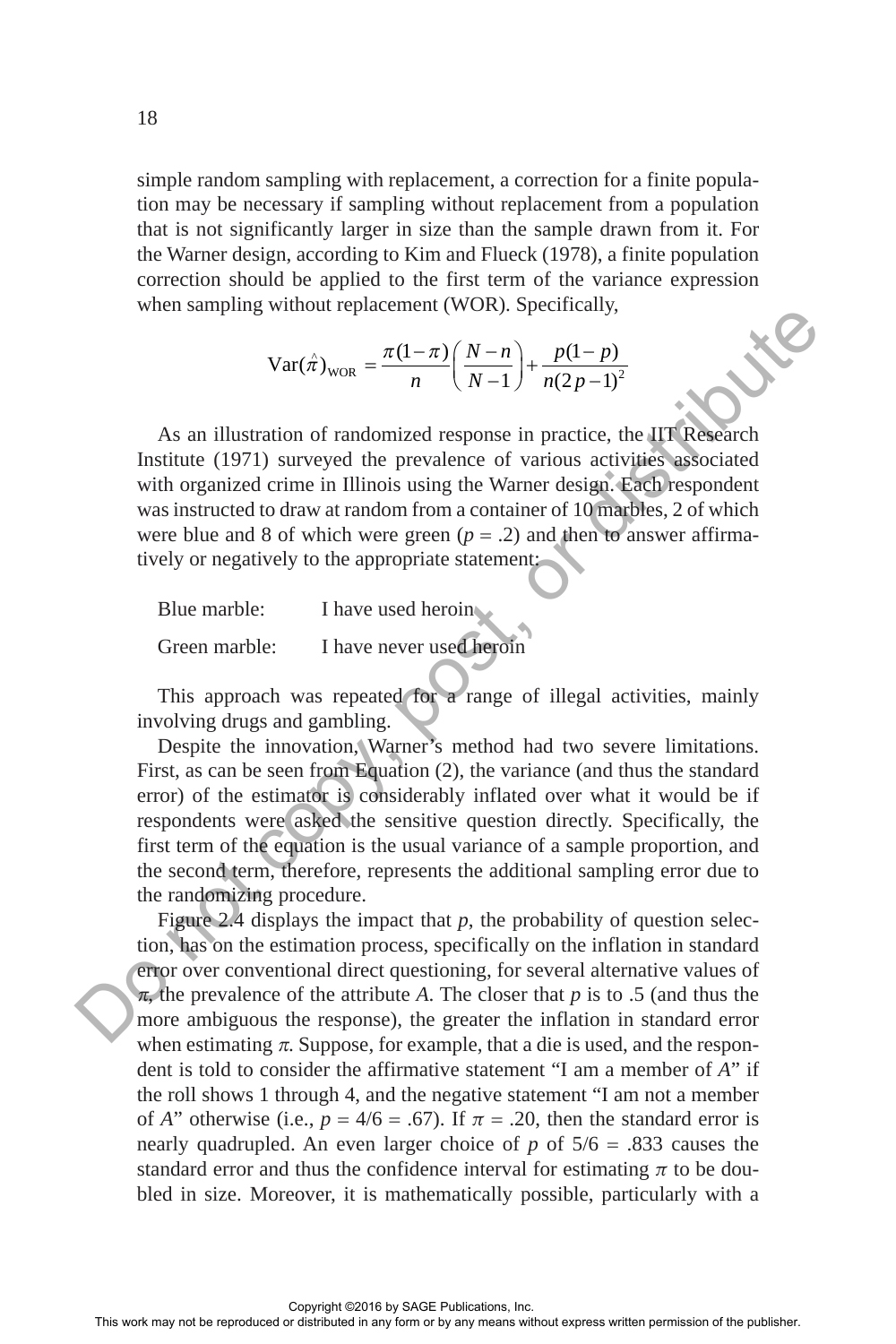small sample size and a selection probability *p* closer to .5, to operate under standard error  $SE(\hat{\pi})$  that is so inflated that prevalence estimates >1 or <0 can result (e.g., see Brown, 1975; Reaser, Hartsock, & Hoehn, 1975). However, as Lee, Sedory, and Singh (2013b) have demonstrated through a set of simulations for various values of  $p$  and  $\pi$ , even modest sample sizes of a couple hundred or more can virtually ensure that such nonsensical estimates will not occur in practice.

The second concern with Warner's model is less statistical in nature. Under this scheme, both questions deal with a very sensitive topic. Some respondents may wonder if there is a mathematical trick that will permit the interviewer to figure out what their true status is. Even if the respondent appreciates the protection offered by the approach, the threatening nature of both questions may encourage a refusal to participate.

### **Unrelated Question Approach**

In an attempt to desensitize the use of an embarrassing question paired with its converse, Simmons proposed that the sensitive question be paired in a similar randomized procedure with an innocuous question (see Horvitz,



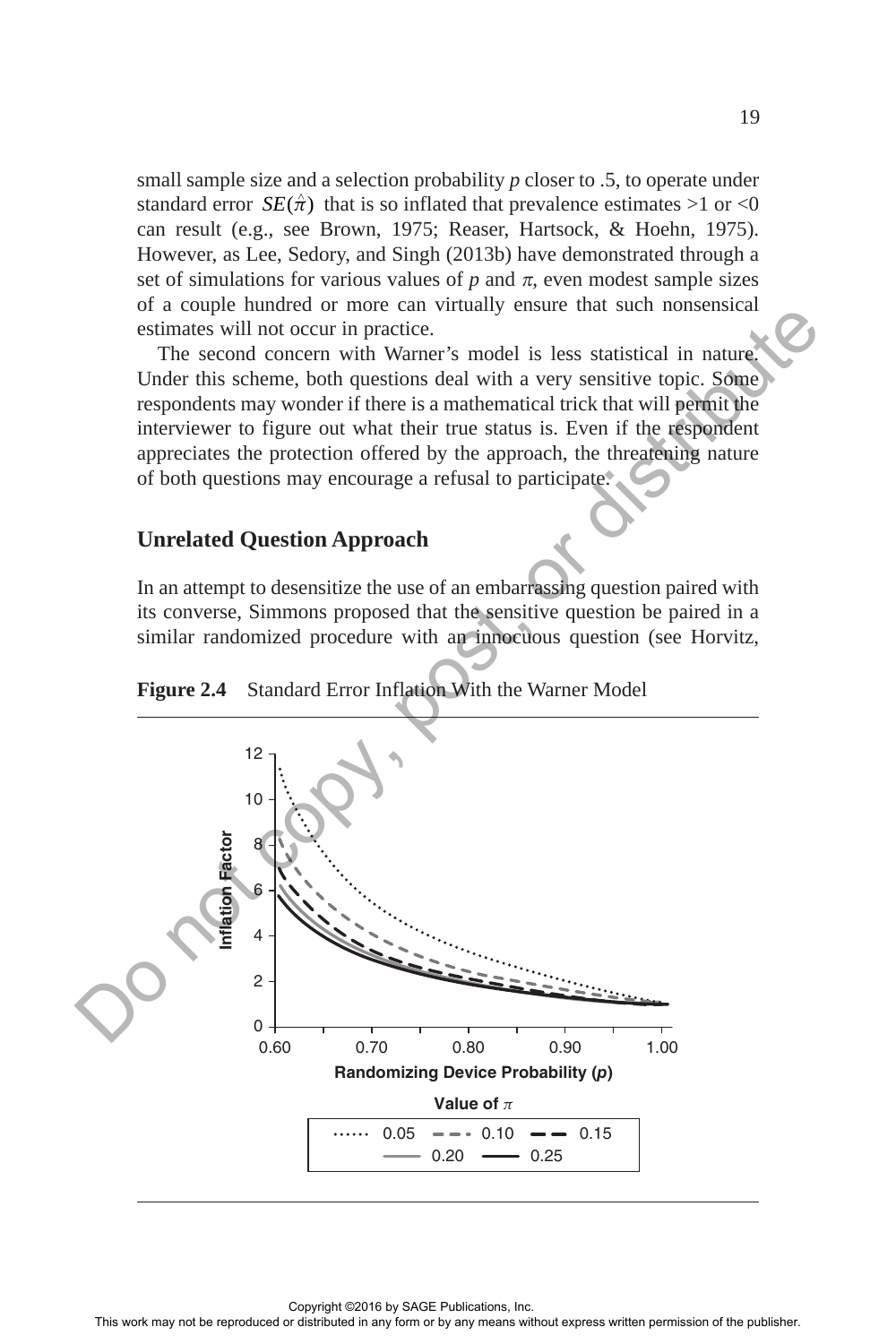Shah, & Simmons, 1967). The so-called unrelated question approach might present these items:

Question 1: Have you ever had an abortion?

Question 2: Did you go to the movies within the past month?

In this design, two parameters are unknown:  $\pi$ <sub>x</sub> and  $\pi$ <sub>y</sub>, the prevalence of abortion and of movie attendance, respectively. Employing (necessarily) two independent samples with different selection probabilities  $p_1$  and  $p_2$  ( $p_1 \neq p_2$ ), the respective probabilities of affirmative responses in the two samples are given by the following:

$$
\lambda_j = p_j \pi_x + (1 - p_j) \pi_y
$$

for  $j = 1, 2$ . Figure 2.5 illustrates the unrelated question model using a probability tree diagram.

The desired estimate of  $\pi$ <sub>x</sub> in terms of sample proportions of "Yes" responses,  $\hat{\lambda}_i$ , becomes

$$
\hat{\pi}_x = \frac{\hat{\lambda}_1 (1 - p_2) - \hat{\lambda}_2 (1 - p_1)}{p_1 - p_2} \tag{3}
$$



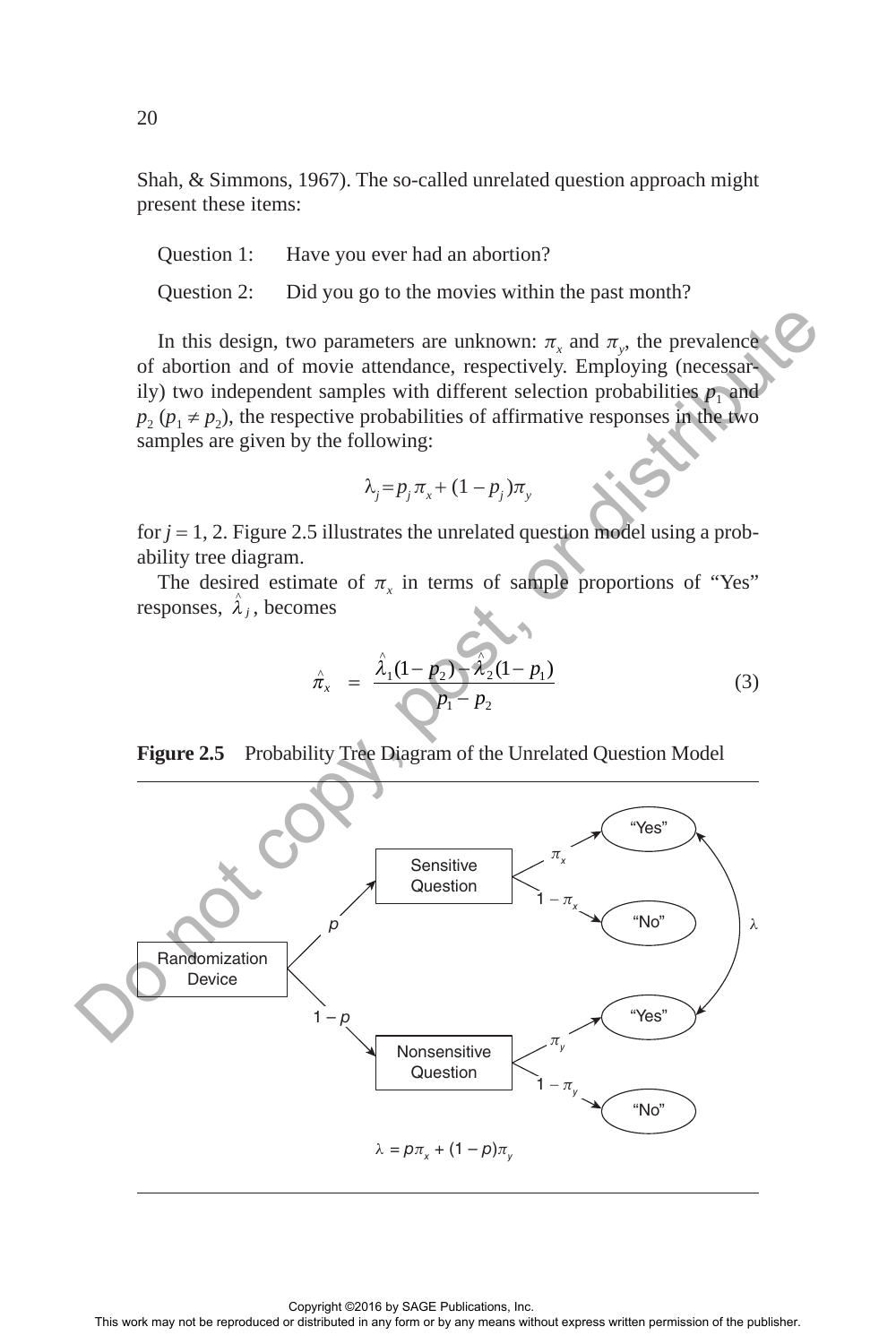with sampling variance

$$
\text{Var}(\hat{\pi}_x) = \frac{1}{\left(p_1 - p_2\right)^2} \left( \frac{\lambda_1 (1 - \lambda_1) (1 - p_2)^2}{n_1} + \frac{\lambda_2 (1 - \lambda_2) (1 - p_1)^2}{n_2} \right) \tag{4}
$$

In a study of drug use among a sample of Ontario high school students, for example, Goodstadt and Gruson (1975) utilized this twogroup, two unrelated questions design with the last digit of the subject's telephone number serving as the randomizing device. The students were significantly more likely to respond to drug use questions under the randomized response condition than under traditional direct questioning. Estimates pertaining to the use of six drugs during the preceding 3 months also were significantly higher for randomized response than for direct questions for five of the drugs, including (1) alcohol, (2) cannabis, (3) amphetamines, (4) tranquilizers, and (5) heroin. Only in the case of hallucinogens were the estimated usage rates essentially the same for the two survey approaches. In a study of due gues any as a sample of Ontario high school study<br>density and the reproduced or distributed or distributed distributed in a<br>significantly more likely to respond to drug use questions unique we<br>significan

One can greatly simplify the unrelated question design and eliminate the need for splitting the sample in two by using an alternative response whose distribution is known in advance. For example, the question, "Were you born in November?" gives  $\pi$ <sub>y</sub> = 30/365.<sup>3</sup> As a result, Equations (3) and (4) reduce to

$$
\hat{\pi}_x = \frac{\hat{\lambda} - (1 - p)\pi_y}{p}
$$
 (5)

and

$$
Var(\hat{\pi}_x) = \frac{\lambda(1-\lambda)}{np^2}
$$
 (6)

Moors (1971) noted that, even when questions having known distributions are not readily available, the simplicity of the known  $\pi$ <sub>y</sub> model can be achieved if one of the two samples in the Simmons unrelated question model were used exclusively to estimate an unknown  $\pi_y$  (i.e.,  $p_2 = 0$ ). In other words, a sensitive question is paired with a nonsensitive alternative in the first sample, and the nonsensitive question is asked directly in the second sample. Moors demonstrated that this modification could in fact produce a more efficient estimate of the desired parameter  $\pi_{x}$ <sup>4</sup>. Specifically, by setting  $p_2 = 0$ , which allows  $\hat{\lambda}_2$  to be a direct estimate of  $\pi_2$ , Equations (3) and (4) simplify to the following: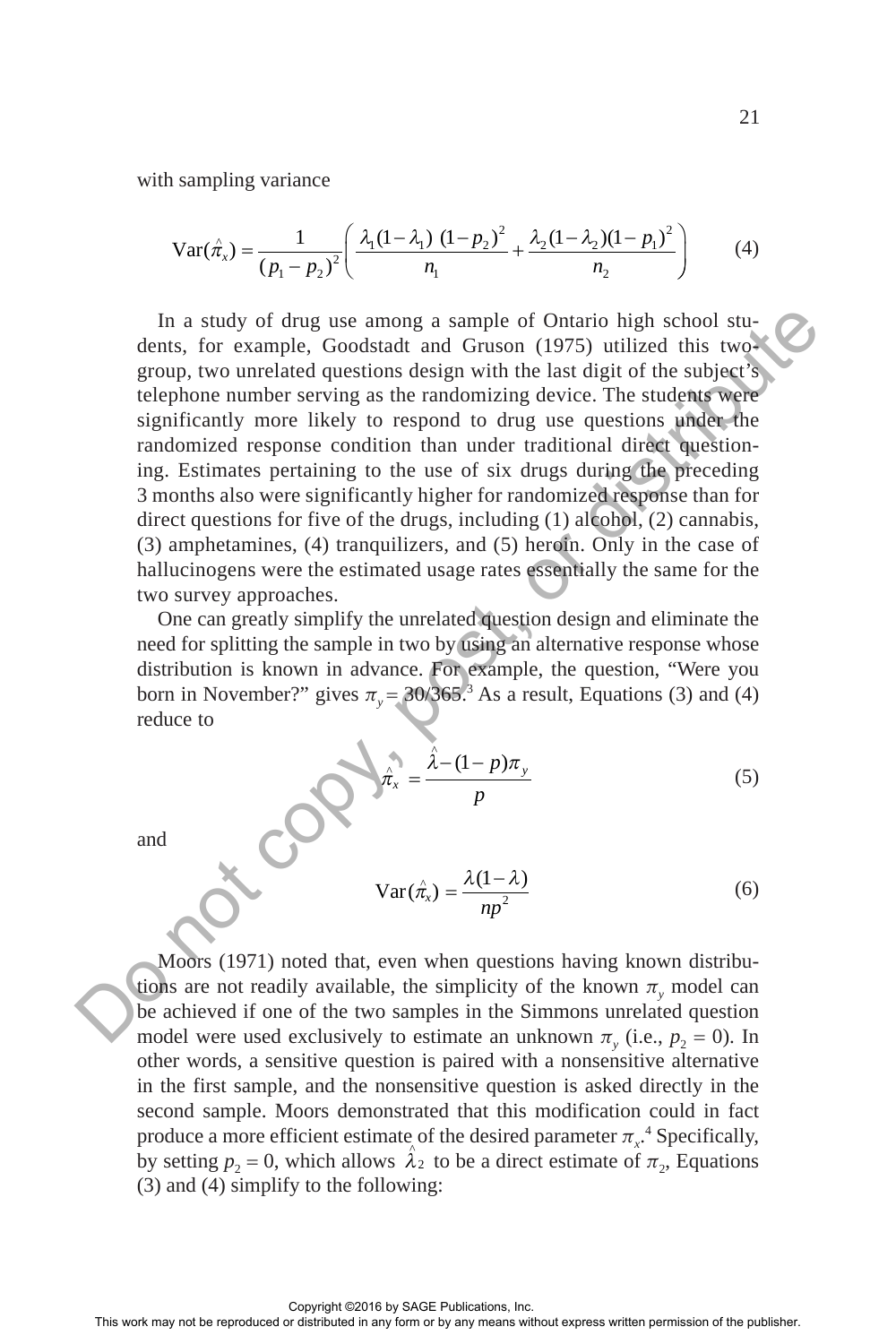$$
\hat{\pi}_x = \frac{\hat{\lambda}_1 - (1 - p_1)\hat{\lambda}_2}{p_1} \tag{7}
$$

and

$$
Var(\hat{\pi}_x) = \frac{1}{p_1^2} \left( \frac{\lambda_1 (1 - \lambda_1)}{n_1} + \frac{\lambda_2 (1 - \lambda_2)(1 - p_1)^2}{n_2} \right)
$$
(8)

Taking Moors's improvement one step further, Folsom, Greenberg, Horvitz, and Abernathy (1973) recognized that the two samples could be exploited far more efficiently by using two alternative questions, and not "wasting" one entire sample on just estimating the instrumental parameter π*<sup>y</sup>* . As in Moors's plan, Folsom and his colleagues suggested that the nonsensitive parameters be estimated directly. As in Simmons's model, both samples are still used for estimating the desired sensitive parameter. Specifically, in the first sample, one of the nonsensitive questions is paired with the sensitive inquiry and the other nonsensitive question is posed directly. In the second sample, the roles of the two nonsensitive questions are reversed. Var( $\vec{\pi}_i$ ) =  $\frac{1}{p_i}$  ( $\frac{1}{q_i}$  +  $\frac{1}{q_i}$  +  $\frac{1}{q_i}$  +  $\frac{1}{q_i}$  =  $\frac{1}{p_i}$ )<br>
Horvitz, and Adennative duces the reproduced that the two samples of that the vessingle and the expression of the publisher. Thi

For example, in the first sample, respondents could be instructed to flip a coin and respond to a pair of questions as directed and then answer an additional question outright:

HEAD: Did you cheat on your income taxes last year? TAIL: Did you watch the 11:00 news last night? DIRECT: Do you have any older living siblings?

Respondents in the other sample would then follow the same procedure but with a swap between the two nonsensitive questions:

HEAD: Did you cheat on your income taxes last year? TAIL: Do you have any older living siblings? DIRECT: Did you watch the 11:00 news last night?

For the first sample,

$$
\lambda_1^r = p\pi_x + (1 - p)\pi_{y_1} \n\lambda_1^d = \pi_{y_2}
$$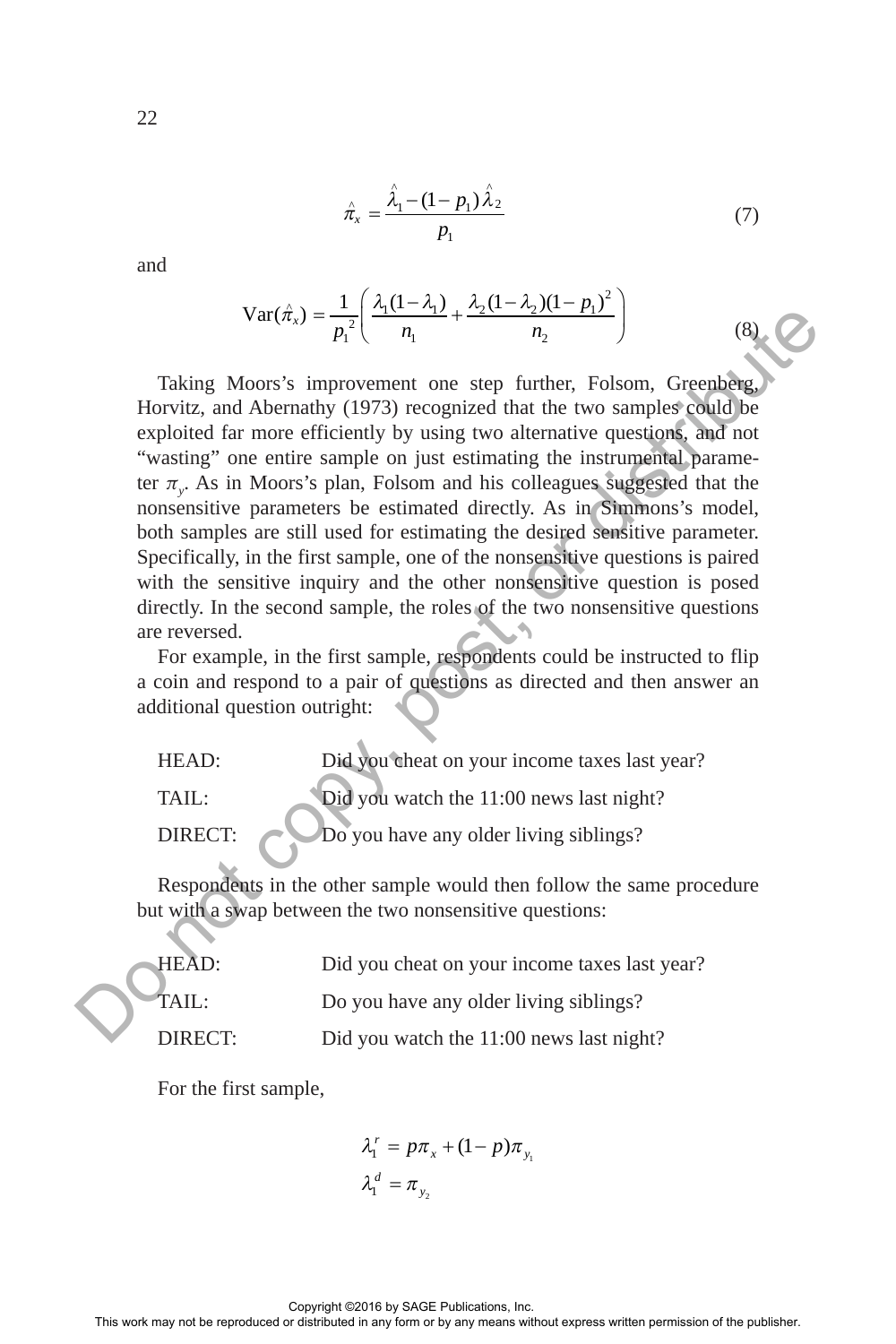and for the second sample,

$$
\lambda_2^r = p\pi_x + (1 - p)\pi_{y_2}
$$

$$
\lambda_2^d = \pi_{y_1}
$$

where  $\lambda_j^r$  is the probability of an affirmative response to the randomized response pair in the *j*th sample;  $\lambda_j^d$  is the probability of an affirmative response to the direct question in the *j*th sample; and *p* is the probability of selecting the sensitive question in both samples. Because, in essence, Moors's model is applied twice, two unbiased estimates derive from the sample proportions of affirmative responses:

$$
\hat{\pi}_x(1) = \frac{\hat{\lambda}_1^r - \hat{\lambda}_2^d (1-p)}{p}
$$
  

$$
\hat{\pi}_x(2) = \frac{\hat{\lambda}_2^r - \hat{\lambda}_1^d (1-p)}{p}
$$

having respective variances

where 
$$
\alpha_j
$$
 is the probability of an armmarive response to the randomized  
response pair in the *j*th sample;  $\lambda_j^d$  is the probability of an armariv-  
response to the direct question in both samples. Because, in escape,  
Moors's model is applied twice, two unbiased estimates derive from the  
sample proportions of affirmative responses:  

$$
\hat{\pi}_x(1) = \frac{\hat{\lambda}_1' - \hat{\lambda}_2^d(1-p)}{p}
$$
(9)  

$$
\hat{\pi}_x(2) = \frac{\hat{\lambda}_2' - \hat{\lambda}_1^d(1-p)}{p}
$$
(9)  
having respective variances  

$$
\nabla \text{arf}(\hat{\pi}_x(1)) = \frac{1}{p^2} \left( \frac{\lambda'_1(1-\lambda'_1)}{\eta_1} + \frac{(1-p)^2 \pi_{y_1}(1-\pi_{y_1})}{\eta_2} \right)
$$
(10)  

$$
\nabla \text{arf}(\hat{\pi}_x(2)) = \frac{1}{p^2} \left( \frac{\lambda'_1(1-\lambda'_2)}{\eta_1} + \frac{(1-p)^2 \pi_{y_1}(1-\pi_{y_1})}{\eta_1} \right)
$$
(10)  

$$
\nabla \text{arf}(\hat{\pi}_x(2)) = \frac{1}{p^2} \left( \frac{\lambda'_2(1-\lambda'_2)}{\eta_2} + \frac{(1-p)^2 \pi_{y_2}(1-\pi_{y_2})}{\eta_1} \right)
$$
(10)  

$$
\nabla \text{arf}(\hat{\pi}_x(1)) = \frac{1}{p^2} \left( \frac{\lambda'_2(1-\lambda'_2)}{\eta_2} + \frac{(1-p)^2 \pi_{y_2}(1-\pi_{y_2})}{\eta_1} \right)
$$
(11)  
As *f*  $\hat{\pi}_x = w \hat{\pi}_x(1) + (1-w) \hat{\pi}_x(2)$   
where *w* is chosen to minimize the variance of the weighted average,  
which is achieved by setting *w* and  $1 - w$  to be inversely proportional to  

$$
\nabla \text{arf}(\hat{\pi}_x(1))
$$
 and 
$$
\nabla \text{arf}(\hat{\pi}_x(2))
$$
. If the sample sizes are nearly equal, however,  
equal weight are usually sufficient.  
Radine values of *w*  $\hat{\pi}_x = w \hat{\pi}_x(1) + ($ 

A final estimate of  $\pi$ <sub>x</sub> is given by a weighted average

$$
\hat{\pi}_x = w \hat{\pi}_x(1) + (1 - w) \hat{\pi}_x(2)
$$

where  $w$  is chosen to minimize the variance of the weighted average, which is achieved by setting *w* and  $1 - w$  to be inversely proportional to  $Var[\hat{\pi}_x(1)]$  and  $Var[\hat{\pi}_x(2)]$ . If the sample sizes are nearly equal, however, equal weights are usually sufficient.

Rather than having to split the sample into two groups, to select two nonsensitive questions for pairing with the sensitive item, and to weight two competing prevalence estimates for their relative sampling variances, Mangat (1994) offered a fairly straightforward approach for optimizing the efficiency

(9)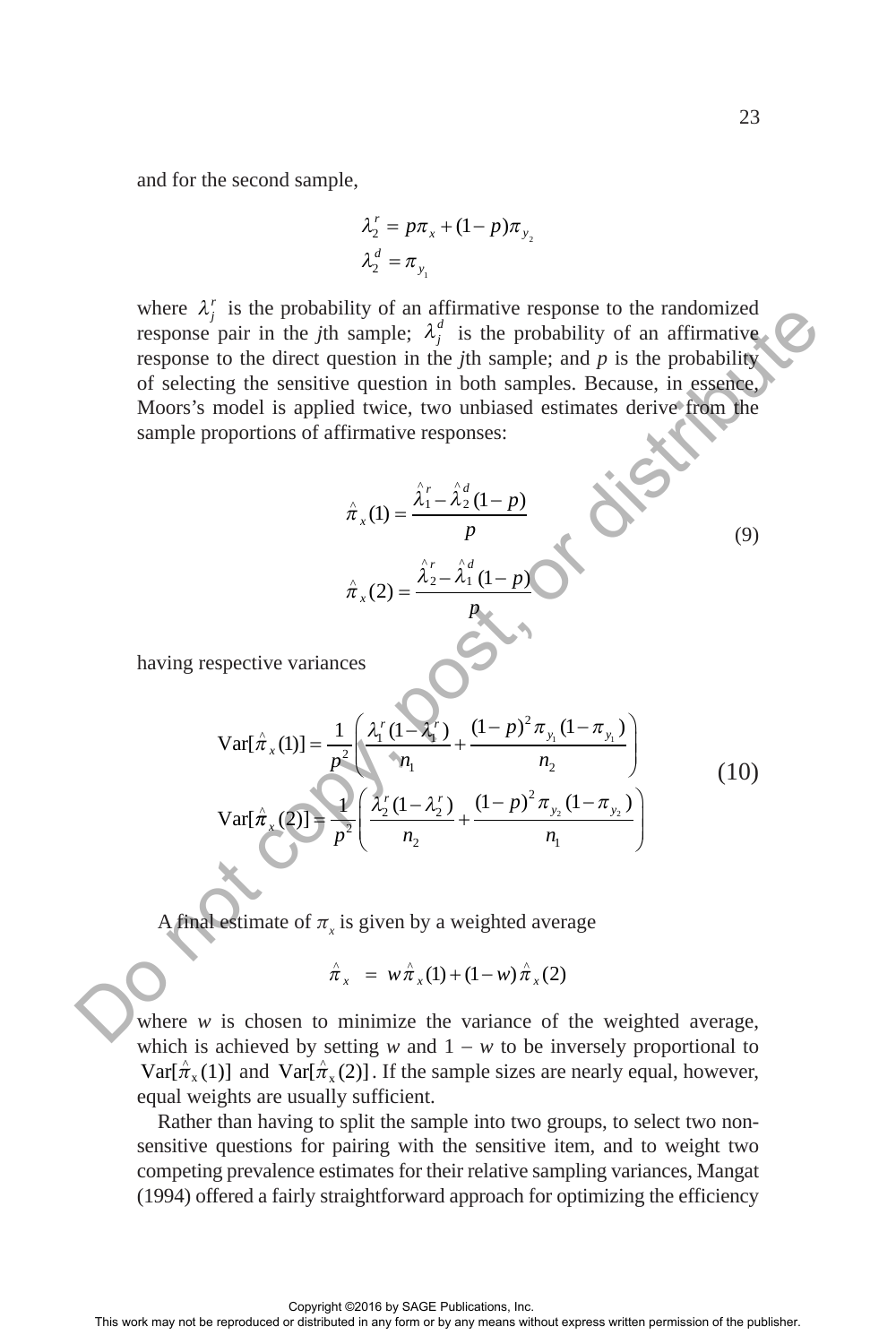of randomized response. According to his design, those who do and those who do not have the sensitive attribute are to follow different instructions for answering the survey. Respondents having the sensitive characteristic are prompted to answer the question truthfully, while the others are directed (in a Warner-type fashion) to use a randomized device (with probability  $p \neq .5$ ) and then either to confirm falsely or deny truthfully the sensitive trait. Essentially, all denials are truthful, whereas only the affirmative responses are ambiguous by design. A probability tree diagram of Mangat's approach is displayed in Figure 2.6.

For example, in a survey of sexual infidelity, a sample of married men and women might be asked to roll a die and then respond with the following question pattern:

If cheated: Say "True"

If did not cheat: Say "True" if rolled a 1 or 2

Say "False" if rolled a 3 through 6

If, as before,  $\hat{\lambda}$  is the observed proportion of respondents indicating "True," then an estimate of the prevalence of the sensitive attribute (e.g., infidelity) would be

$$
\hat{\pi} = \frac{(\hat{\lambda} - 1 + p)}{p}
$$

**Figure 2.6** Probability Tree Diagram of the Mangat Model

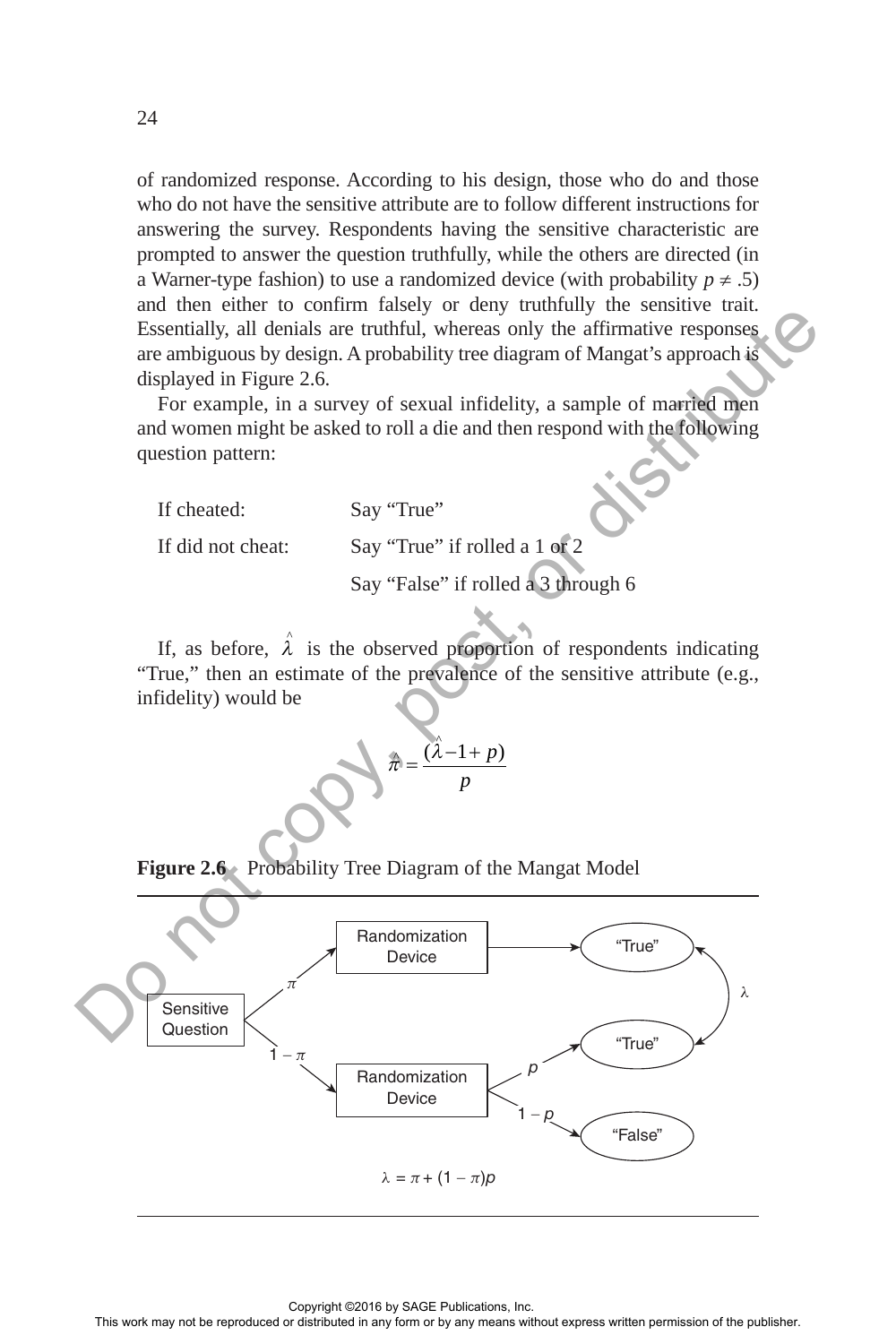with sampling variance

$$
\operatorname{Var}(\hat{\pi}) = \frac{\pi(1-\pi)}{n} + \frac{(1-\pi)(1-p)}{np}
$$

The extreme sensitivity of certain behaviors or traits is sometimes related, at least in part, to their rarity. After all, the level of embarrassment associated with them might not be so profound were they more commonplace in the general population. Unfortunately, estimating the prevalence of rare events is challenging no matter what survey method is used. When studying sensitive attributes with exceptionally low prevalence  $\pi_{\mathbf{x}}$ , the randomized response designs considered thus far can be modified to improve the quality of estimates by appealing to the Poisson approximation of the binomial so long as the sample size is quite large. With  $\pi_x \to 0$  and  $n \to \infty$ , the number of individuals having the sensitive trait follows a Poisson distribution with parameter  $\theta_x = n\pi_x$ . The unrelated question randomized response approach can be used, for example, in pairing the sensitive question with a nonsensitive alternative that also addresses a rare characteristic, but with known probability  $\pi_{y}$ , and so  $\pi$ <sub>y</sub>  $\rightarrow$  0,  $n \rightarrow \infty$ , and the number with a true response follows a Poisson distribution with parameter  $\theta_y = n\pi_y$ . at least in part, to their rangit, After all, the level of enhancement associated<br>speed in any form or the publisher and the publisher and response or the event<br>set in be published in this means population. Unformaring th

For example, a respondent might be asked to say "Yes" or "No" to one of the following two questions with probabilities  $p$  and  $1 - p$ , respectively, where the selection of which question to answer depends on the outcome of the randomized device:

Question 1: Have you engaged in group sex within the past year?

Question 2: Were you born on January 1?

Denoting  $\pi$ <sub>z</sub> as probability of an affirmative response to either question in the pair, if  $\pi \to 0$  and  $n \to \infty$ , then the number of true responses obtained from the sample also has a Poisson distribution with parameter  $\theta_z = n\pi_z$  as a mixture of the two underlying response distributions:

$$
\theta_z = p\theta_x + (1 - p)\theta_y
$$

where the probability of selecting the sensitive question  $p$  is accomplished by whatever means (spinner, dice, coin, etc.).

Letting  $z_1, \ldots, z_n$  represent a series of ones and zeroes for affirmative and denial responses, respectively, Land, Singh, and Sedory (2012) have shown that a maximum likelihood estimate of the  $\theta_x$  is given by

$$
\hat{\theta}_x = \frac{\overline{Z} - (1 - p)\theta_y}{p} \tag{11}
$$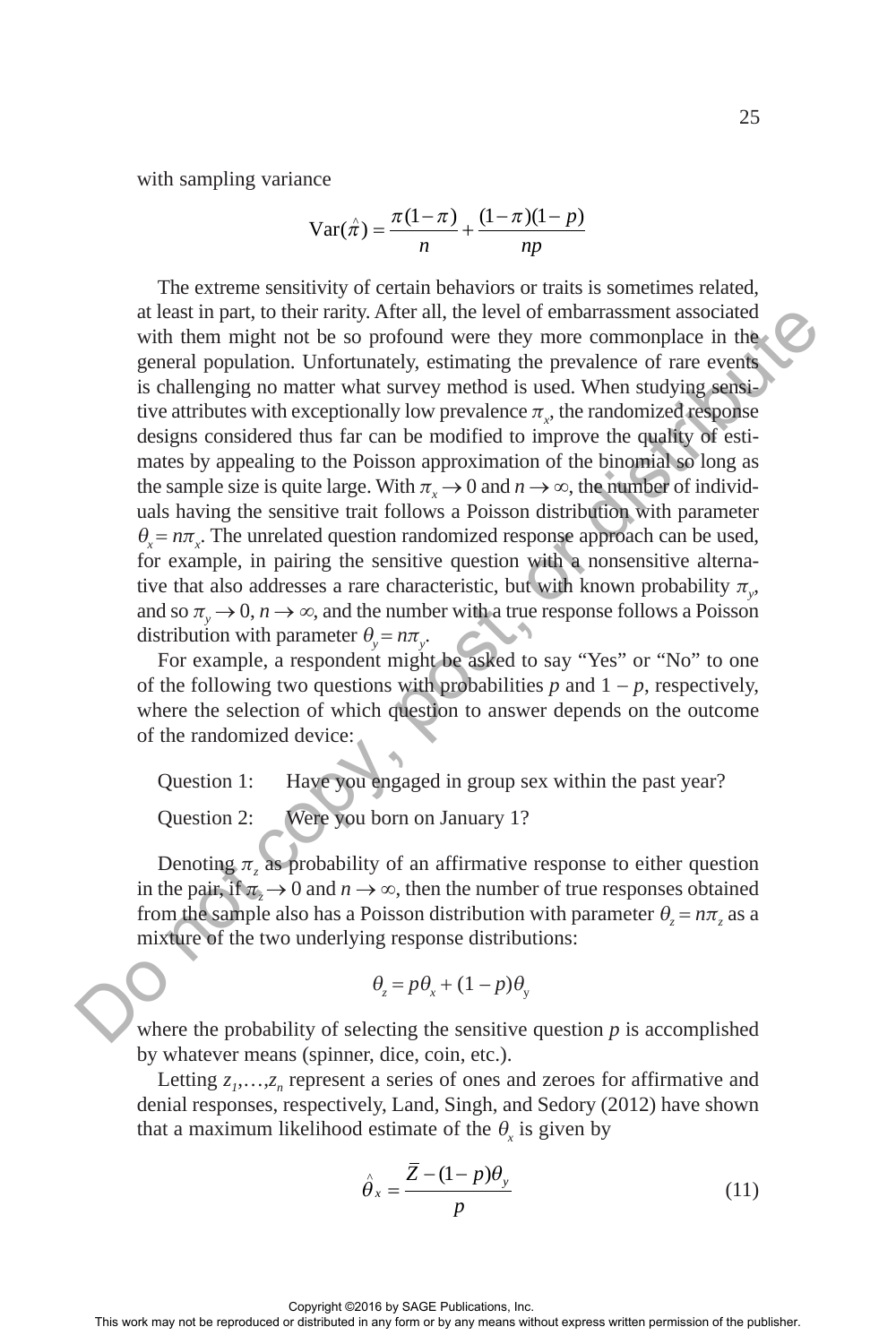with sampling variance of

$$
Var(\hat{\theta}_x) = \frac{\theta_x}{np} + \frac{(1-p)\theta_y}{np^2}
$$
 (12)

The prevalence of the sensitive attribute can then simply be determined,  $\hat{\pi}_x = \hat{\theta}_x / n$ .

### **Forced Alternative Response**

Nonsensitive alternative questions are employed in various randomized response models presented above to neutralize responses through question ambiguity. Actually, it is not necessary to have a nonsensitive question at all; rather, let the randomizing device itself generate the nonsensitive "responses." In the so-called *forced alternative* (or *forced response*) approach, various outcomes of the randomizing device have respondents give an artificial Yes/No response without there being a question or direct them to answer the sensitive question with a genuine Yes/No response. As shown in Figure 2.7, the randomizing device generates both  $p$ , the probability of a respondent being directed to answer the sensitive question, and  $\pi$ <sub>*y*</sub>, the probability of a forced "Yes" response otherwise.

**Figure 2.7** Probability Tree Diagram of the Forced Alternative Model

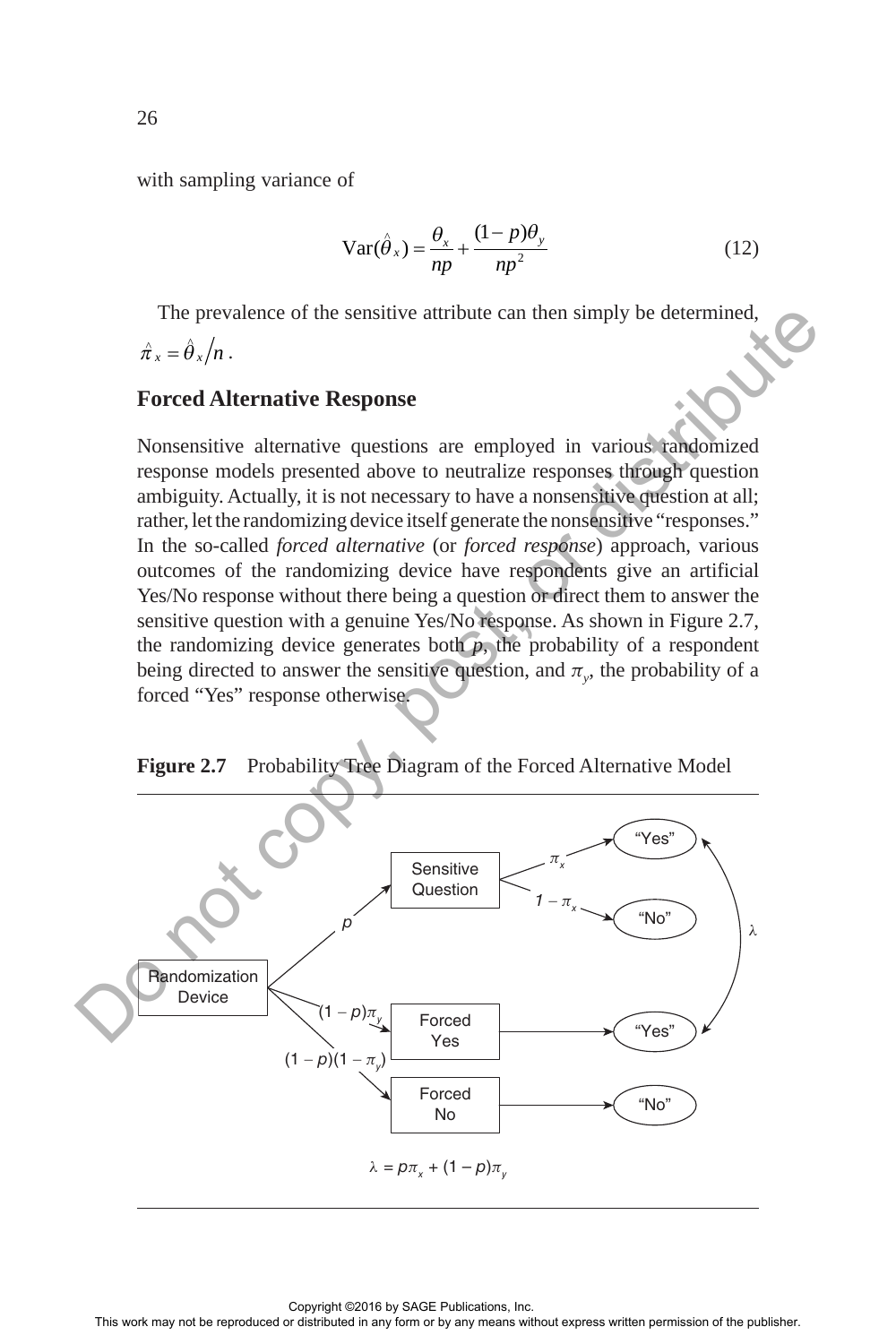With a forced alternative design, for example, a sample of college students could be instructed to roll a pair of dice<sup>5</sup> and respond as follows:

| Roll 2 through 4:   | Just say "Yes"                                              |
|---------------------|-------------------------------------------------------------|
| Roll 5 through 9:   | Have you engaged in sexual intercourse without<br>a condom? |
| Roll 10 through 12: | X<br>Just say "No"                                          |

In this case,  $p = P$ (rolling 5–9) = .67, and  $\pi$ <sub>v</sub> = P(rolling 2–4|rolling 2–4 or  $10-12$ ) = .5, and Equations (5) and (6) for an unrelated question with a known distribution can then be used. Note that the hypothetical illustration presented earlier in which men were asked to raise their hands either if they got a head on the coin or had abused their spouse is a forced alternative design with  $p = .5$  and  $\pi$ <sub>*y*</sub> = 1.0. In practice, however, requiring all forced alternative responses to be in the affirmative would give those for whom the sensitive trait does not apply no chance of providing a denial response, thereby encouraging noncompliance.

Although it may seem sterile and contrived to some respondents, the forced alternative approach has considerable appeal. First, the "nonsensitive" parameter,  $\pi_{y}$ , is fixed by design; not only is the model simplified with only  $\pi$ <sub>x</sub> needing to be estimated, but the sampling variance of the estimate of this parameter is reduced. Second, since the forced responses can be a part of the randomizing device itself, the procedure may be easier for respondents to comprehend and follow, rather than confusing them with two questions.

Despite its simplicity, the forced response model may not sufficiently relieve respondents' privacy concerns. In a limited field test of the forced alternative method, Edgell, Himmelfarb, and Duchan (1982) observed considerable resistance among respondents to saying "Yes" when directed to do so, particularly when the sensitive behavior was having had a homosexual experience. Specifically, they used a microprocessor that would supply the random digits 0 through 9 on a screen. The digits 0 and 1 directed a "Yes" response, while 8 and 9 directed a "No" response. The remaining digits directed the respondent to answer a particular question. Among a series of 55 randomized inquiries, 13 questions had "random" digits that were, unbeknownst to the respondents, preprogrammed to fixed values. Three of the setup questions forced a "Yes" response (i.e., a 0 or 1 would appear for all respondents). For these, 15% reported "No" to a tax cheating question, despite the "Yes" direction; 11% refused to say "Yes" when tied to a question of whether they favored the construction of a nuclear power plant nearby; and 26% said "No" although directed otherwise on a question Roll 10 through 12. a total or  $N_0$ "<br>
In this case,  $p = P(rv \text{lting } 5-9) = .67$ , and  $\pi_2 = P(rv \text{lting } 2-4 \text{ redh} \text{hyp.}$ <br>
or 10-12) = .5, and Equations (3) and (6) for an unrelated questibutive<br>
have the reproduced in the typoth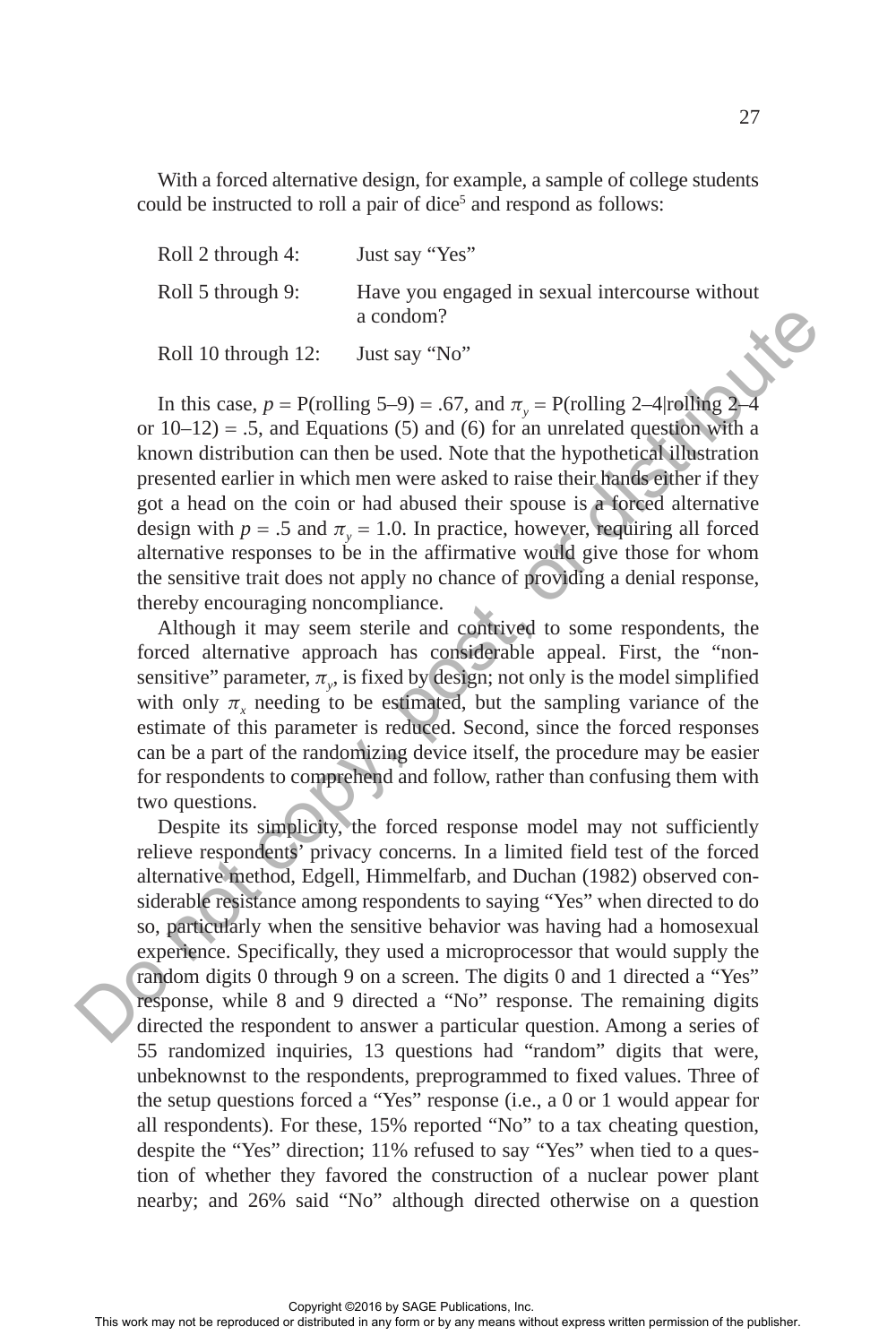concerning homosexual experiences. On four setup items having a directed "No" in every case, nearly all of the respondents complied. The findings reported by Edgell and his colleagues are noteworthy, yet they were based on a small  $(n = 54)$  convenience sample of college students. Clearly, more research should focus on those conditions (e.g., type of sensitive question, or levels of  $p$  and  $y$  that improve this form of randomized response.

### **Repeat Randomization**

Rather than focusing on ways to pair sensitive questions with nonsensitive alternatives, Kuk (1990) offered a modification of randomized response, which he termed *indirect response*. The logic of Kuk's method is akin to that of Warner's original design, but it substitutes True/False responses to a sensitive question with some other binary response (e.g., color choices) that appears neutral even though it is linked probabilistically to the sensitive attribute under investigation. Moreover, Kuk's design utilizes repeated draws from a randomizing device.

To illustrate, one might create two decks of cards, each having a different mixture of red and blue circled card faces: Deck 1 with  $p_1$  proportion of red cards and  $(1 - p_1)$  proportion of blue cards, and Deck 2 with  $p_2$  red cards and  $(1 - p_2)$  proportion of blue cards  $(p_1 \neq p_2)$ . The respondent is then instructed to draw one card at random from each of the two decks. Next, while privately looking at the pair of cards drawn, he or she is directed to indicate the color of the card selected from Deck 1 if the sensitive attribute applies and the color of the card drawn from Deck 2 if that attribute does not apply. Note that the color of the two drawn cards may or may not be the same. This procedure is illustrated with the probability tree diagram shown in Figure 2.8. Go we see the reproduced or distribution or distributed or distributed in any form or by any form or by any form or by any means with an any means with the term of any means of the publisher. This line of the publishers i

The expected proportion of respondents indicating "Red" as the card color from the random draw from the deck associated with their status on the sensitive question is given by

$$
\lambda = p_1 \pi + p_2 (1 - \pi)
$$

where  $\pi$  is the prevalence of the sensitive attribute. From this, we can estimate the prevalence of the sensitive trait by

$$
\hat{\pi} = \frac{\hat{\lambda} - p_2}{p_1 - p_2} \tag{13}
$$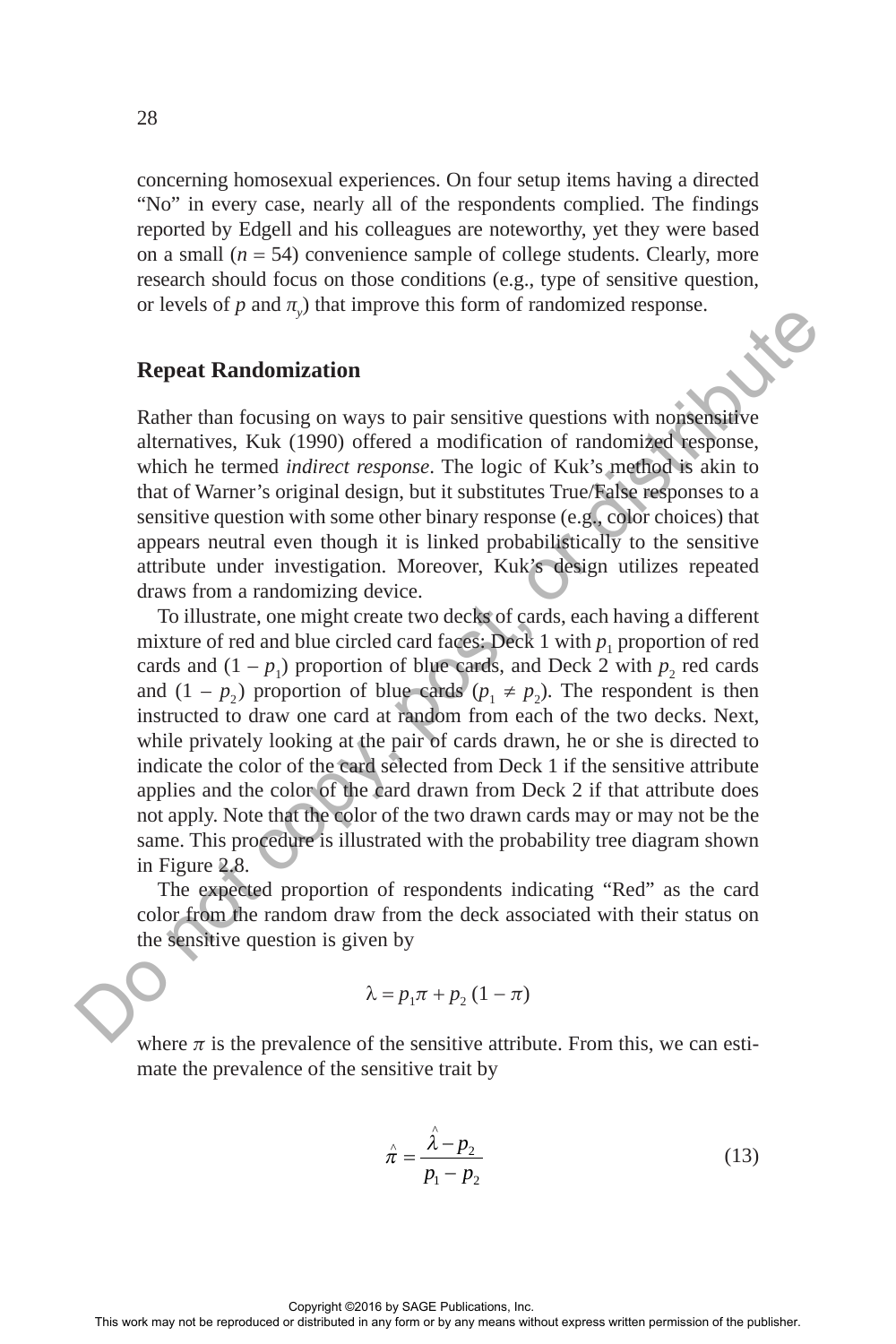

#### **Figure 2.8** Probability Tree Diagram of the Kuk Model

as a function of the observed sample proportion of "Red" responses  $\hat{\lambda}$ , subject to sampling variance of

$$
\operatorname{Var}(\hat{\pi}) = \frac{\lambda(1-\lambda)}{n(p_1 - p_2)^2}
$$
 (14)

In his paper, Kuk also advocated a more elaborate and statistically efficient extension involving repeated draws with replacement after each selection. Specifically, respondents would be instructed to make  $k > 1$  selections from each deck (with replacement) and report the number of red cards obtained from the deck corresponding to their status on the sensitive attribute. Denoting  $\hat{\lambda}_k$  as the proportion of all  $k \times n$  draws reported as red cards, the prevalence estimate and its variance generalize to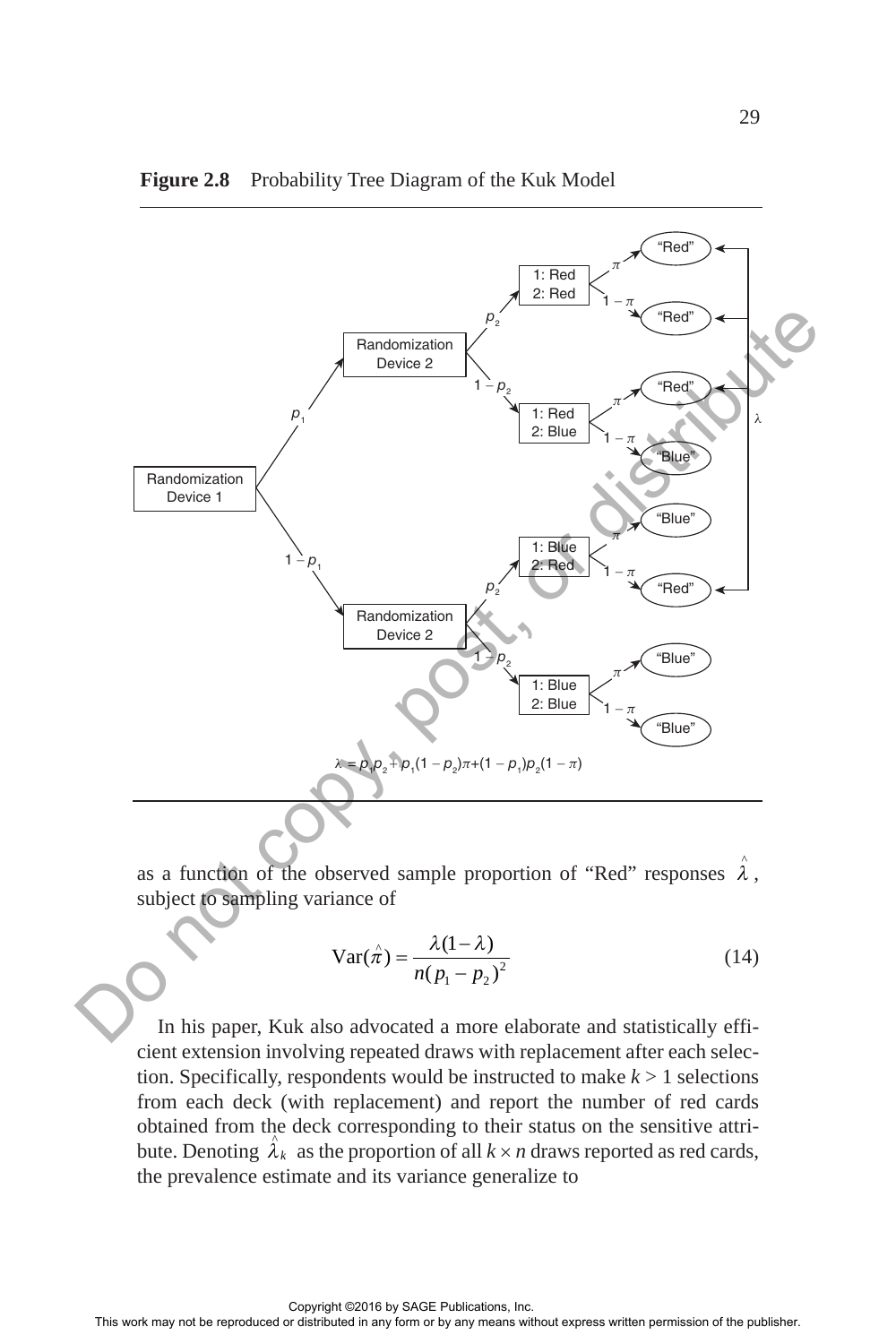$$
\hat{\pi} = \frac{\hat{\lambda}_k - p_2}{p_1 - p_2} \tag{15}
$$

and

$$
\text{Var}_k(\hat{\pi}) = \frac{\lambda(1-\lambda)}{kn(p_1 - p_2)^2} + \frac{\pi(1-\pi)}{n} \left(1 - \frac{1}{k}\right) \tag{16}
$$

The larger *k* becomes (i.e., the greater the number of cards drawn per deck), the lower the variance of the estimate. However, asking respondents to make multiple draws with replacement, while keeping track of the number of cards matching a particular color, can be quite cumbersome and taxing for at least some of them. Respondent resistance and errors in keeping tabs on card counts would generally outweigh any advantage in estimation efficiency.

While using repeated draws from a randomizing card deck, it could be advantageous to elicit repeated responses as well. For example, as an efficiency boost to Warner's early design of pairing a statement with its complement, Odumade and Singh (2009) proposed a two-deck approach for estimating  $\pi$  in which a sample of *n* respondents is presented with the Warner-type arrangement twice, but with differing question selection probabilities. Specifically, a respondent is instructed to draw one card from each of the two decks containing mixtures of the two statements, "I am a member of A" and "I am not a member of A." After privately drawing the two cards, he or she is to indicate, in order of draw, whether the statements are true or false. Denoting  $p_1$  and  $p_2$  as the proportion of cards in Deck 1 and Deck 2 that are in the affirmative, the probabilities of the four possible response pairs (True/True, True/False, False/True, and False/False) are as follows: Var<sub>s</sub> ( $x^2 = \frac{\lambda(1-\lambda)}{m} + \frac{\pi(1-\pi)}{n} \left(1-\frac{1}{k}\right)$  (16)<br>
The larger *k* hecomos (i.e., the greater the mumber of cards driven per<br>deck), the lower the variance of the estimate. However, asking hexpondents to make multi

$$
\lambda_{\text{TT}} = p_1 p_2 \pi + (1 - p_1)(1 - p_2)(1 - \pi)
$$
  

$$
\lambda_{\text{TF}} = p_1 (1 - p_2) \pi + (1 - p_1) p_2 (1 - \pi)
$$
  

$$
\lambda_{\text{FT}} = (1 - p_1) p_2 \pi + p_1 (1 - p_2)(1 - \pi)
$$
  

$$
\lambda_{\text{FF}} = (1 - p_1)(1 - p_2) \pi + p_1 p_2 (1 - \pi)
$$

After a fair amount of algebra and substituting the response probabilities with sample proportions, an estimate of  $\pi$  is provided by

Copyright ©2016 by SAGE Publications, Inc.<br>This work may not be reproduced or distributed in any form or by any means without express written permission of the publisher.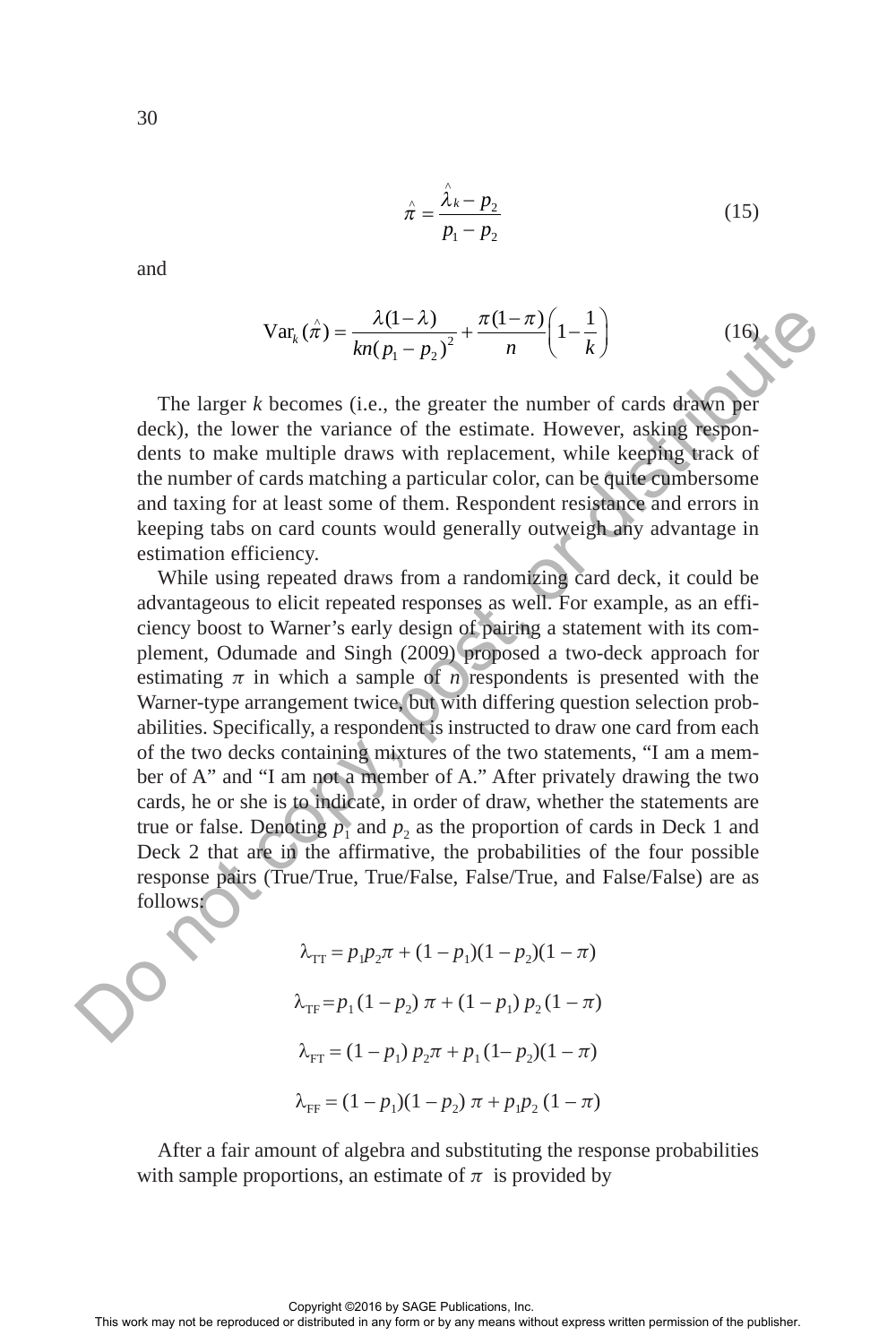$$
\hat{\pi} = \frac{1}{2} + \frac{(p_1 + p_2 - 1)(\hat{\lambda}_{TT} - \hat{\lambda}_{FF}) + (p_1 - p_2)(\hat{\lambda}_{TF} - \hat{\lambda}_{FT})}{2[(p_1 + p_2 - 1)^2 + (p_1 - p_2)^2]}
$$
(17)

with sampling variance

$$
\text{Var}(\hat{\pi}) = \frac{(p_1 + p_2 - 1)^2 [p_1 p_2 + (1 - p_1)(1 - p_2)] + (p_1 - p_2)^2 [p_2(1 - p_1) + p_1(1 - p_2)]}{4n[(p_1 + p_2 - 1)^2 + (p_1 - p_2)^2]^2} - \frac{(2\pi - 1)^2}{4n} \tag{18}
$$

As another gesture toward greater efficiency, Singh and Grewal (2013) proposed a modification of Kuk's two-deck approach that involves properties of the geometric distribution. Each deck contains a mixture of cards marked "True" and "False," with the affirmative cards in proportions *p*<sub>1</sub> and  $p_2$  ( $p_1 \neq p_2$ ), respectively. Respondents are instructed to select cards from the first deck if the sensitive attribute is true for them and from the second deck if it is false. They are told to continue drawing cards with replacement from the appropriate deck until they obtain a card that bears their status with respect to the sensitive trait and only report the number of cards that were drawn. Var( $\hat{\pi}$ ) =  $\frac{(n_1 + p_2 - 1)^2 (p_1 p_1 + (p_1 - p_1)^2 (p_1 - p_2)^2 (p_1 - p_1)^2 (p_1 - p_1)^2}{4d[(p_1 + p_2 - 1)^2 + (p_1 - p_1)^2]^2}$ <br>
As another gesture toward greater efficiency, Singh and Greating and Greating and the reproduced in a stribut

The prevalence estimate is then

$$
\hat{\pi}_x = \frac{p_1 p_2 \bar{Z} - p_1}{p_2 - p_1}
$$
(19)

where  $\overline{Z}$  is the average number of draws across all respondents. The estimate is subject to sampling variability

$$
\operatorname{Var}(\hat{\pi}) = \frac{\pi(1-\pi)}{n} + \frac{\pi p_2^2 (1-p_1) + (1-\pi) p_1^2 (1-p_2)}{n (p_2 - p_1)^2}
$$
(20)

As with Kuk's own refinement of his basic design, Singh and Grewal's (2013) modification is also fairly demanding in terms of the steps required of respondents: choosing the appropriate deck, selecting cards with replacement after each draw, and accurately recounting the number of draws until a card is obtained that matches their status.<sup>6</sup> Despite the improved precision, the possible loss of cooperation may just be too much to risk.